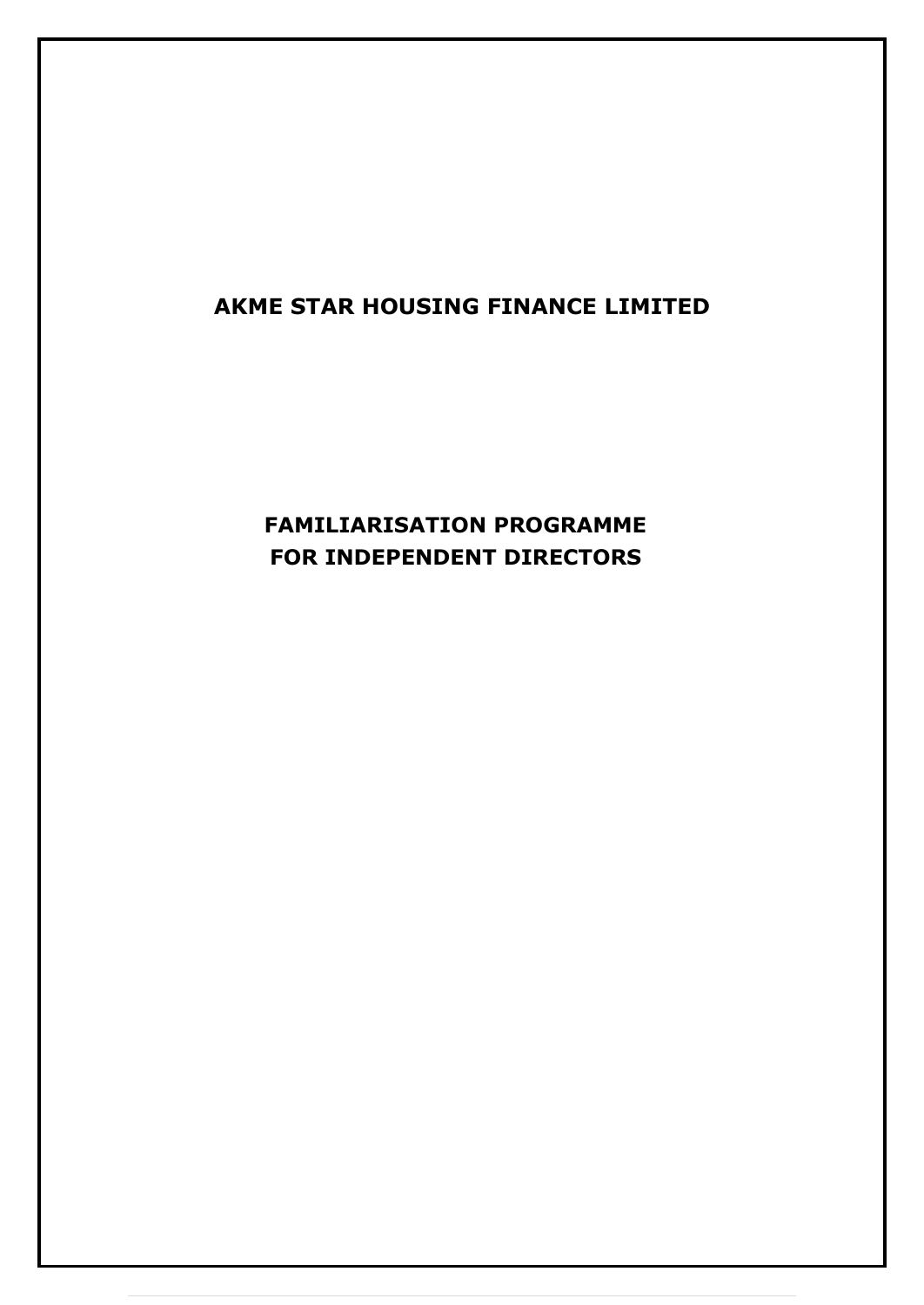## **PREFACE**

Pursuant to Regulation 25(7) of Securities and Exchange Board of India (Listing Obligations and Disclosure Requirements) Regulations, 2015, Schedule IV to the Companies Act, 2013 ("hereinafter referred as Applicable laws"), the Company shall familiarize the Independent Directors with the Company, their roles, rights, responsibilities in the Company, nature of the industry in which the Company operates, business model of the Company, etc., through various programmes.

Applicable laws also states that the Independent Directors shall regularly update and refresh their skills, knowledge and familiarity with the Company.

#### **OBJECTIVES:**

The Familiarization Programme aims to provide Independent Directors with the Housing industry scenario, the Socio-economic environment in which the Company operates, the business model, the operational and financial performance of the Company, to update the Independent Directors on a continuous basis on significant developments in the Industry or regulatory changes affecting the Company, so as to enable them to take well informed decisions in a timely manner. The familiarization programme also seeks to update the Independent directors on the roles, responsibilities rights and duties under the Companies Act 2013 and other relevant legislations.

### **INDUCTION, TRAINING AND FAMILIARISATION PROGRAMME FOR THE INDEPENDENT DIRECTORS**

- On appointment, the concerned director is issued a Letter of Appointment setting out in detail, copy of Memorandum of Association and Articles of Association of Company, Copy of latest Annual Report of Company, the terms of appointment, duties, responsibilities and expected time commitments.
- Each newly appointed Independent Director is provided an insight into the Company's business and also requested to peruse the Company's website providing host of information on business and financial fronts including required disclosures such as financial results, announcements, and various policies of the Company etc.
- Every Director of the Company on their appointment is handed over with a copy of Policy Dossier, inter-alia, containing:
	- ➢ Role of Whole Time Director & CEO;
	- ➢ Role of Chief Financial Officer;
	- ➢ Role of Chief Business Officer;
	- ➢ Role of Chief Credit Officer;
	- ➢ Code of conduct for Directors and Senior Management;
	- ➢ Code of Independent Directors;
	- ➢ Selection Criteria for Independent Directors;
	- ➢ Role of Non-Executive Directors;
	- ➢ Selection Criteria for Non -Executive Directors;
	- ➢ Selection Criteria for Executive Directors and Key Managerial Personnel;
	- ➢ Nomination & Remuneration Policy of the Company;
	- ➢ General Terms of Appointment of Directors;
	- ➢ Duties of Board of Directors;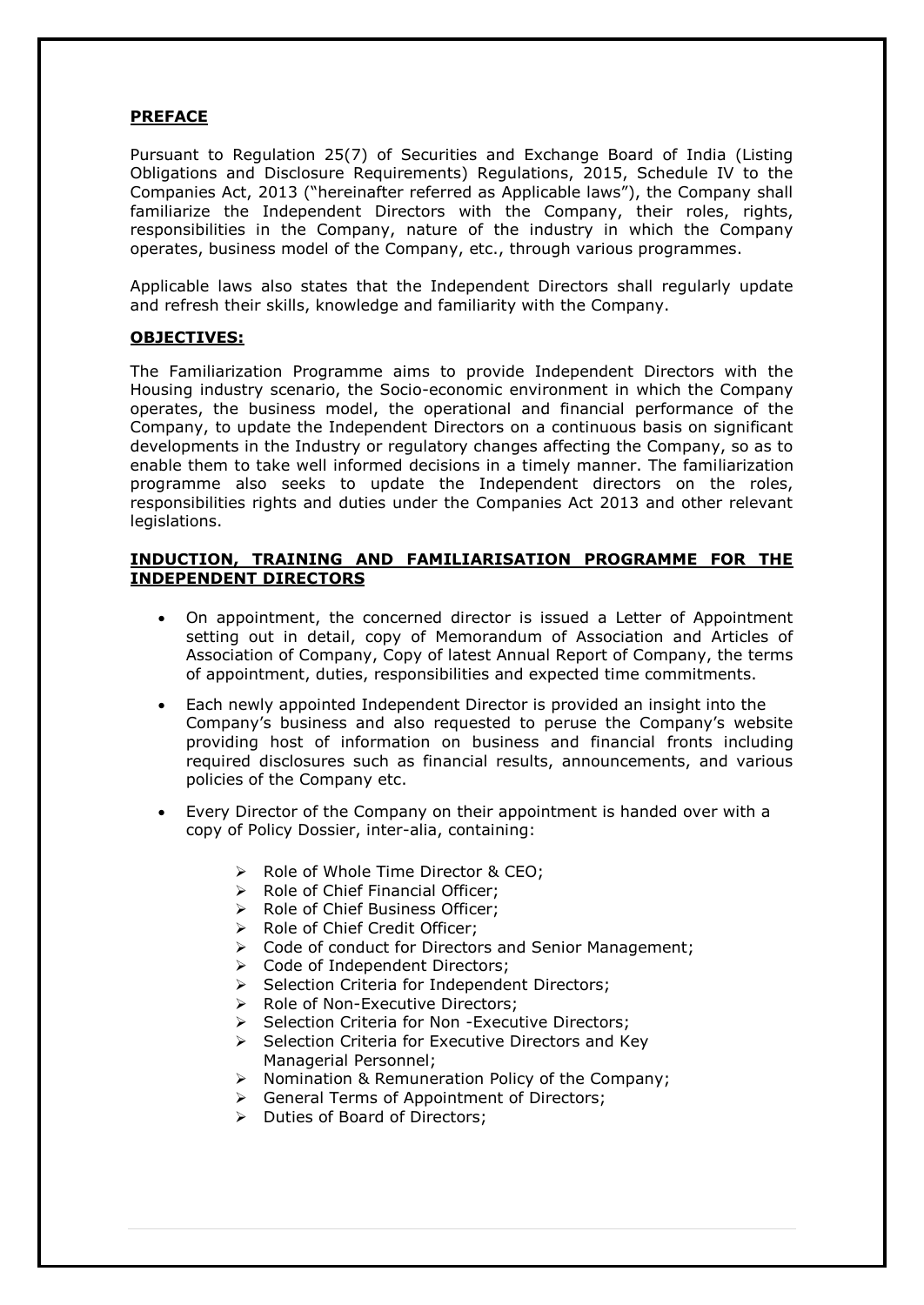- On appointment, every Independent director of the Company is also handed over with copies of current policies of the Company to enable them to familiarize with companies procedures and practices.
- At various Board / Committee meetings during the year, presentation will be made to the Board / Committee Members on the operations of the Company, financials, risks and mitigation plans, compliances, major litigation, regulatory scenario etc.
- The Company Secretary forwards communications received from authorities / other bodies giving insights on regulatory issues for enabling the directors acclimatize with the changing environment.
- The Company Secretary will give presentations / forward detailed information about major changes in the Companies Act, 2013 and other relevant provisions that will have a bearing on the functioning of Independent Directors.
- On the matters of specialized nature, the Company engages outside experts /consultants for presentation and discussion with the Board members as and when necessary.
- Each Independent director of the Company has complete access to any information relating to the Company. Independent Directors have freedom to interact with the company's management. They are given all the documents sought by them for enabling a good understanding of the company, its various operations and the industry segments of which it is a part. Further, they meet without the presence of the company's management Personnel to discuss matters pertaining to the Company's affairs

#### **REVIEW AND UPDATES**

.

This familiarization structure for Independent Directors may be reviewed periodically as and when required. Further, the Board of Directors shall have the right to modify, amend or change any or all clauses of this Policy in accordance with the provisions of the Applicable laws/ Acts /Regulations or otherwise.

In case of any amendment(s), clarification(s), circular(s) etc. issued under any Applicable laws/ Regulations, which is not consistent with any of the provisions of this familiarization structure, then such amendment(s), clarification(s), circular(s) etc. shall prevail upon the provisions hereunder and this familiarization structure shall be deemed to be amended accordingly from the effective date as laid down under such amendment(s), clarification(s), circular(s) etc and shall be placed before the board for its approval.

| <b>Approving Authority</b> | <b>Board of Directors</b> |
|----------------------------|---------------------------|
| Date of Approval/ Review   | 13.02.2019                |
| Version                    | 10.1                      |